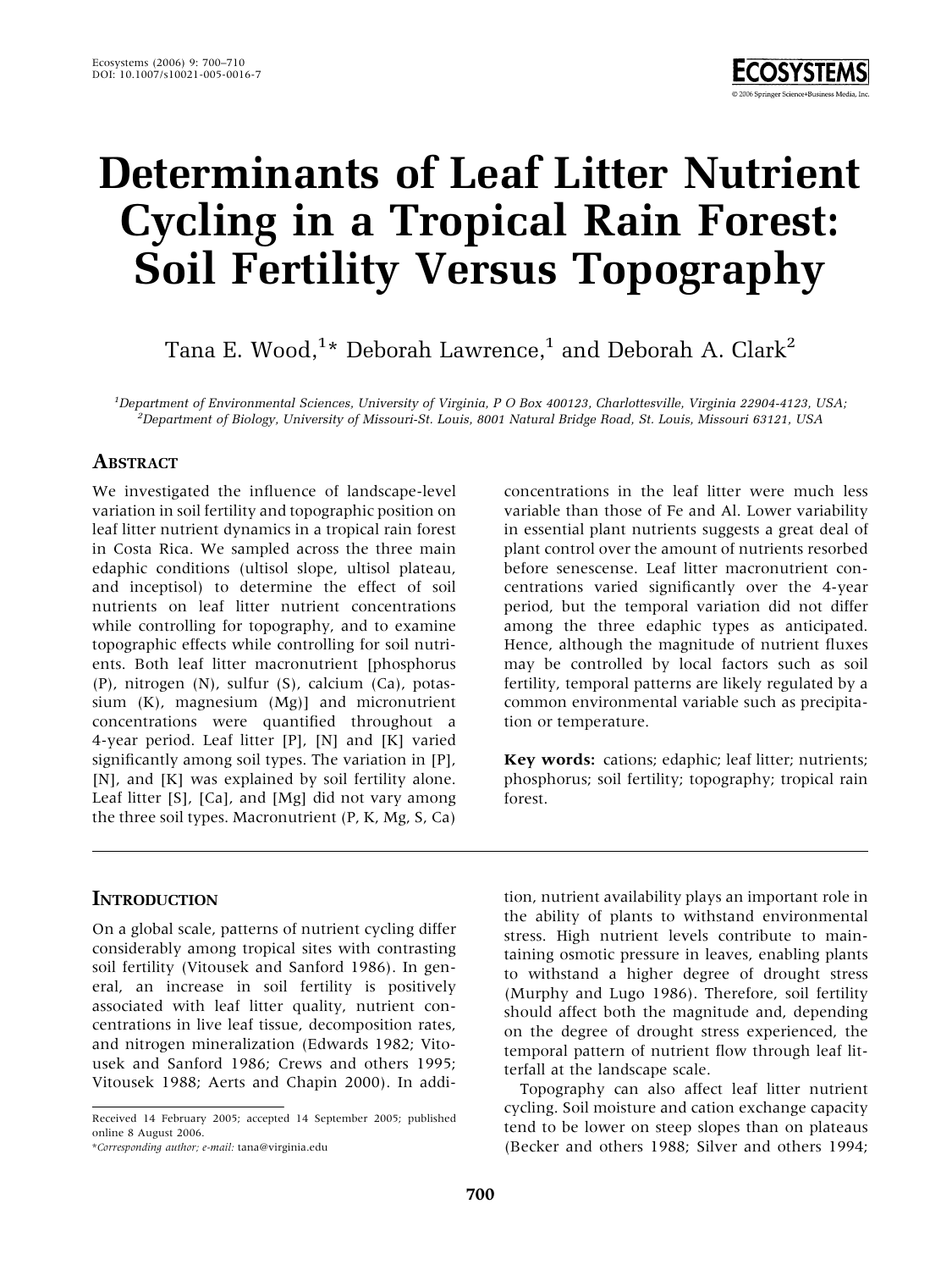| Soil type                                                                                                                                                                                                                                                                                                                                                | Number <sup>1</sup><br>(stems/ha) | Leaf litter <sup>2</sup> mass<br>(Mg/ha per year) | Eective cation <sup>3</sup> exchange<br>capacity (ECEC) | PH <sup>3</sup> |
|----------------------------------------------------------------------------------------------------------------------------------------------------------------------------------------------------------------------------------------------------------------------------------------------------------------------------------------------------------|-----------------------------------|---------------------------------------------------|---------------------------------------------------------|-----------------|
| Inceptisol                                                                                                                                                                                                                                                                                                                                               | 410                               | 6.6                                               | 63                                                      | 4.65            |
| Ultisol plateau                                                                                                                                                                                                                                                                                                                                          | 510                               | 7.2                                               | 62                                                      | 4.43            |
| Ultisol slope                                                                                                                                                                                                                                                                                                                                            | 593                               | 6.5                                               | 47                                                      | 4.66            |
| <sup>1</sup> Data are from Clark and Clark 2000.<br><sup>2</sup> D.A. Clark, unpublished data.<br>$\overline{3}$ $   \overline{1}$ $ \overline{2}$ $ \overline{3}$ $  \overline{4}$ $ \overline{2}$ $  \overline{4}$ $ \overline{2}$ $  \overline{4}$ $ \overline{4}$ $ \overline{2}$ $  \overline{4}$ $ \overline{4}$ $  \overline{4}$ $  \overline{4}$ |                                   |                                                   |                                                         |                 |

Table 1. Characteristics of the Three Main Edaphic Types at La Selva Biological Station, Costa Rica: Inceptisol, Ultisol Plateau and Ultisol Slope

3 D.B. Clark, unpublished data.

Laurance and others 1999). Steep slopes may also have lower clay content and thus lower concentrations of important nutrients such as nitrogen (N) or phosphorus (P) due to lower bonding of soil organic matter (Laurance and others 1999). Hence, we expected higher leaf litter nutrient concentrations in the flat versus sloped sites.

At our study site as many as 30% of tree species are distributed non-randomly with respect to soil type and topography. This non-random distribution suggests that small environmental gradients can affect the abundance and distribution of trees in tropical rain forests at the landscape scale (Clark and others 1998, 1999). Variation in tree species could influence the chemical composition of plant litter through differences in nutrient requirements (Palma and others 2000) or nutrient resorption (Scott and others 1993; Killingbeck 1996; Aerts and Chapin 2000) of the different species, and thus could produce spatial variation in leaf litter nutrient concentrations.

In this study we address three hypotheses about edaphic effects on litter nutrient dynamics: (1) Greater soil fertility leads to higher leaf litter nutrient concentrations; (2) Within a soil type, steep slopes have lower leaf litter nutrient concentrations than plateau sites, and (3) Variation in soil fertility and topography will influence the temporal pattern of leaf litter nutrient concentrations such that more fertile, non-sloped sites (inceptisols) will exhibit greater variation than the more nutrient stressed sites (ultisols).

## **METHODS**

#### Study Site

This study was conducted in old growth, tropical wet forest at La Selva Biological Station in Costa Rica (10 $\degree$ 26'N, 84 $\degree$ 00'W; Organization for Tropical Studies [OTS]; Holdridge 1947). The three dominant edaphic types in the upland old-growth forest are inceptisol terraces, flat terrain on ultisols, and slopes on ultisols. All of the soils are deep, well drained, clay-rich and acidic (pH 4–5) (Table 1; Sollins and others 1994; D.B. Clark, unpublished data). The effective cation exchange capacity ranges from 47 to 63 mmol/kg and is lowest on ultisol slopes (Table 1; D.B. Clark, unpublished data). The stocks of N, P, carbon  $(C)$ , and potassium  $(K)$  in the soil vary significantly among soil types. Inceptisols have the highest concentrations of both P and K, whereas the ultisol plateaus have higher concentrations of C and N. The elements calcium (Ca), magnesium (Mg), iron (Fe), manganese (Mn), and aluminum (Al) do not vary significantly among the three soil types (D.B. Clark, unpublished data). The flora includes over 320 tree species, and the great majority of canopy trees are evergreen (Hartshorn and Hammel 1994). Stem density is highest on ultisol slopes (Table 1; Clark and Clark 2000).

Mean annual rainfall at La Selva is 4,400 mm (OTS, unpublished meteorological records). The driest period lasts from late January through April, with an average 60% less rainfall than during wet season months (180 vs. 440 mm/month). Biweekly rainfall varies from less than 25 mm to more than 350 mm, so the vegetation may experience brief periods of drought stress (OTS, unpublished meteorological records).

# Leaf Collection and Nutrient Analysis

Eighteen 0.5 ha plots were established in 1996 (the CARBONO project; Clark and Clark 2000). The plot network was designed using the La Selva GIS system to provide six unbiased, replicated samples of the three dominant edaphic conditions in the upland landscape (inceptisol terrace, ultisol plateau, ultisol slope; compare Clark and Clark 2000; Figure 1). This design allows us to determine the effect of soil nutrients on leaf litter nutrient concentrations while controlling for topography, and to examine topographic effects on leaf litter nutrient concentrations while controlling for soil nutrients. Within each plot, fine litterfall (leaves,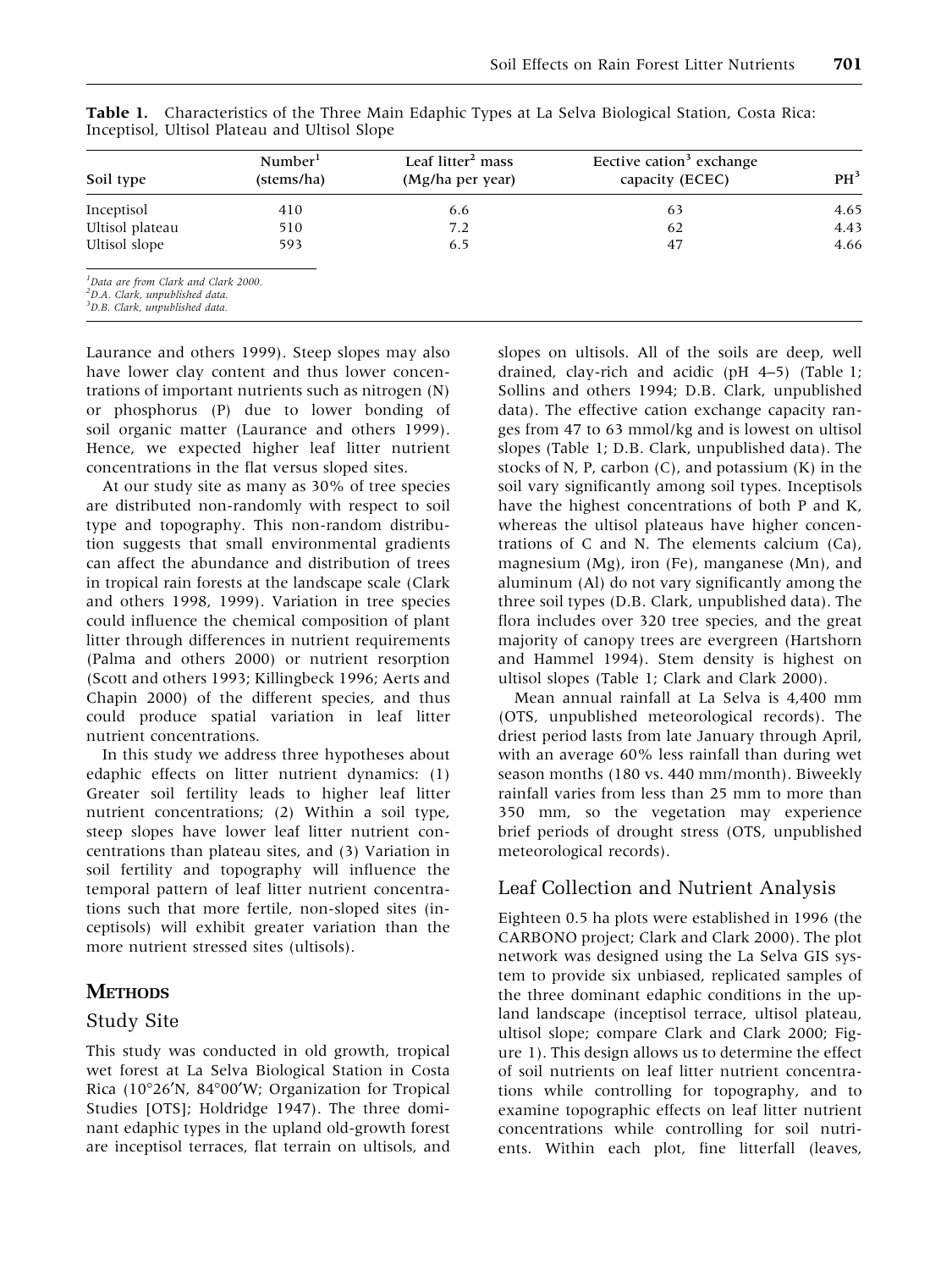

Figure 1. Location of the plots at La Selva Biological Station, Costa Rica shown in relation to both soil type and topography. The eighteen 0.5 ha plots were distributed across the three main edaphic site types: inceptisol terraces, ultisol hilltops, and ultisol slopes (Clark and Clark 2000; map prepared by M. Snyder).

reproductive material and twigs 1 cm in diameter) has been collected biweekly since September 1997. At each plot, nine  $0.25 \text{ m}^2$  standing litterfall traps are paired with nine 0.25  $m<sup>2</sup>$  ground traps for large items. Samples from the traps in each plot were combined, sorted by litter material, and oven-dried to constant mass  $(65^{\circ}C)$ . The dried leaf material was then run through a Wiley Mill to pass through a 1 mm mesh screen.

To determine [P] and [N] of the leaf litter, we used a modified Kjeldahl digestion on a Tecator 2000 Digestion System (Perstorp Analytical; Sweden). This method uses 30% hydrogen peroxide and concentrated sulfuric acid at  $360^{\circ}$ C to hydrolyze organic P and N to inorganic forms. We kept digested samples refrigerated until analyzing the matrix colorometrically on an Alpkem Flow Solution IV Autoanalyzer (OI Analytical, College Station, TX, USA) in accordance with the US EPA method for total P and N determination.

The remaining nutrients (Ca, Mg, K, Mn, Al, Fe, sodium (Na), sulfur (S), boron (B), copper (Cu), nickel (Ni), cobalt (Co), and zinc (Zn)) were analyzed at the Cornell Nutrient Analysis Laboratory (CNAL). Samples were digested in  $HNO<sub>3</sub>/H<sub>2</sub>O<sub>2</sub>$  on a block at  $150^{\circ}$ C. The samples were then re-dissolved in 50 ml of 10% nitric acid for analysis using Spectro CIROS CCDE Inductively Coupled Argon Emission Plasma Spectrometry (ICP).

We analyzed leaf litter nutrient data from all 18 sites for P and from 12 sites (4 ultisol slope, 4 ultisol plateau, and 4 inceptisol) for all other nutrients. Chemical analysis was conducted on samples taken every 4–5 months over a 4-year period (11 dates,

yielding 198 samples for N and P and 132 samples for all other nutrients). Differences by soil type and topography were analyzed by repeated measures analysis of variance (RANOVA). When significant, the RANOVA was followed by the Tukey–Duncan post hoc test to determine where significant differences occurred. In addition, we used RANOVA to determine whether differences in temporal patterns occurred among elements.

Total nutrient inputs (kg/ha per year) at each site for the sample years 1998–2001 were calculated by multiplying mean leaf litter nutrient concentration and leaf litter production for each plot and year (D.A. Clark, unpublished data). These figures were then averaged by edaphic type (for a given year). The yearly means for each type were then averaged to determine mean annual nutrient input for each of the elements. For the time period of interest (1998–2001), leaf litter mass did not vary significantly among soil types (Tables 1, 2; D.A. Clark, unpublished data).

We regressed mean leaf litter nutrient concentration on total soil nutrient stocks to 1 m depth in each plot (P, K, Mg, Mn, Fe, Al, Ca; D.B. Clark, unpublished data) to determine whether leaf litter nutrient concentrations are influenced by deep soil nutrient pools.

All regressions were conducted using SigmaPlot for Windows V7.1 (SPSS Inc., 2001) and RANOVAs were performed using SAS System for Windows V8 (SAS Institute Inc., 2001).

#### **RESULTS**

#### Macronutrients (P, N, K, S, Mg, Ca)

Leaf litter [P], [N], and [K] were significantly higher in the inceptisols than in both ultisol plateaus and ultisol slopes (Figure 2; RANOVA edaphic type effect,  $F = 13.25$ ,  $P = 0.0005$  (P);  $F = 7.21$ ,  $P = 0.01$  (N);  $F = 4.63$ ,  $P = 0.04$  (K); Tukey–Duncan). Within the ultisol soil type, topography (slope plots vs. plateau plots) did not significantly influence leaf litter [P], [N], or [K] (Figure 2). Mean leaf litter [P] for inceptisols was 0.84 mg/g, 0.66 mg/g for ultisol plateaus and 0.68 mg/g for ultisol slopes (Figure 2). These values are in the upper range of values reported for other tropical rain forests (Table 2). The N values (1.6–1.9%) are also on the high end of those reported for other tropical rainforests (Table 2). In contrast, mean leaf litter [K] was lower than the average tropical rain forest (2.1–3.3 mg/g vs. 3.8 mg/g), and also lower than the concentration reported by Gessel and others (1980) for the same forest  $(4.1 \text{ mg/g}$ ; Table 2).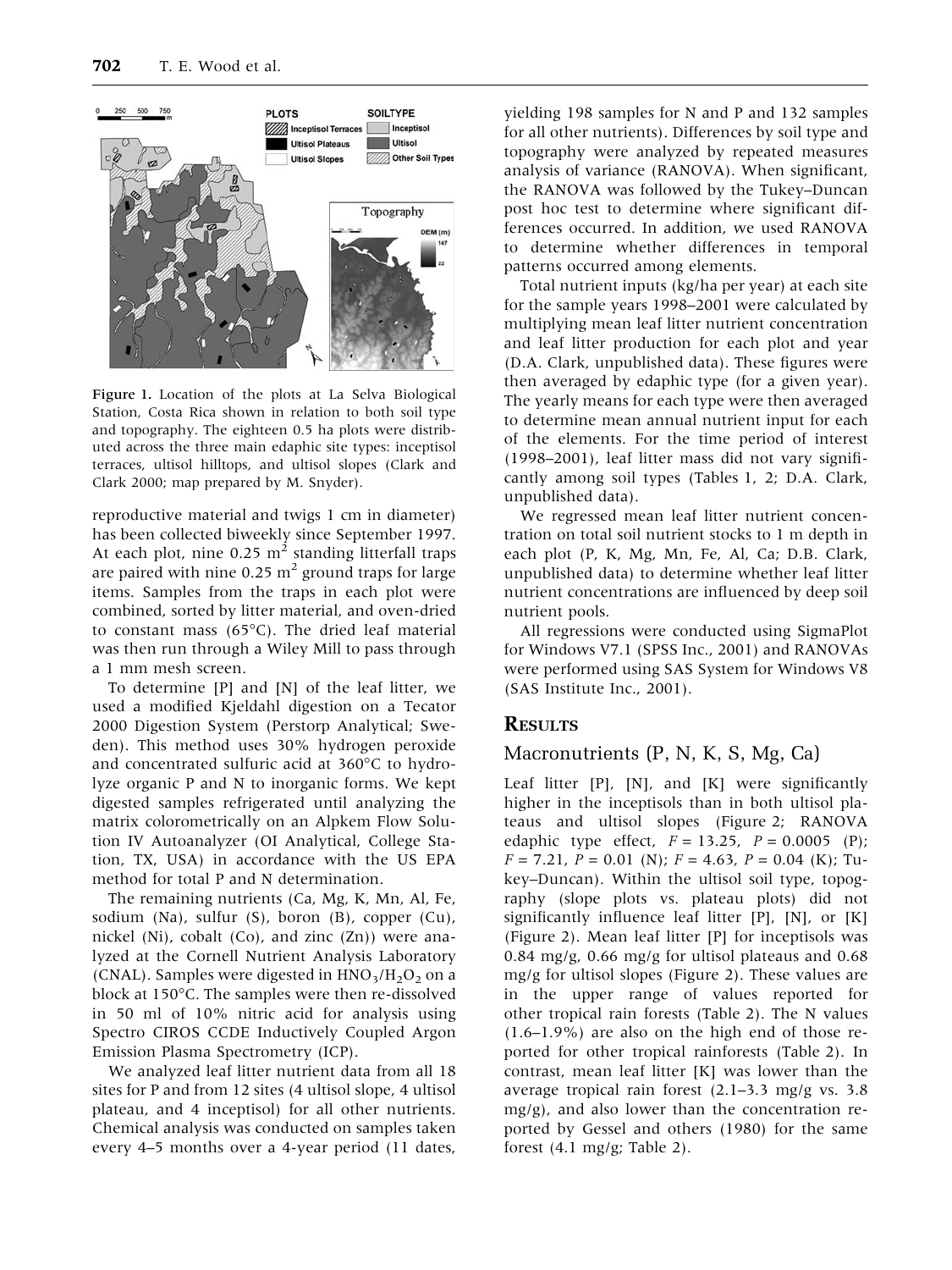|             |                               |                       | Production<br>(trees/ha |               |                      |                  |                   |                        |                   |                  |     |                                  |
|-------------|-------------------------------|-----------------------|-------------------------|---------------|----------------------|------------------|-------------------|------------------------|-------------------|------------------|-----|----------------------------------|
|             |                               | Precipitation         | per year)               |               |                      |                  |                   | Litter nutrient (mg/g) |                   |                  |     |                                  |
| Place       | Forest type                   | $\left( \min \right)$ | Total                   | Leaf          | $N($ % $)$           | $\mathbf{r}$     | ⊻                 | ී                      | Мg                | Ž                | S   | Citation                         |
| Columbia    | Lower Montane                 | 1,500                 | 4.3                     | 2.8           | 0.8                  | 0.4              | 3.5               |                        |                   |                  |     | Veneklaas (1991)                 |
| Australia   | Rain Forest                   | 1,500                 | 9.6                     |               | न<br>न               |                  | 6.4               | 21.1                   |                   | 0.4              |     | Brasell and others (1980)        |
| Senegal     | Tectona Plantation            | 1,590                 | $\mathbf{I}$            | 5.3           |                      | 0.8              | $\overline{7.0}$  | 17.5                   | 3.5               |                  |     | Maheut and Dommergues (1960)     |
| New Guinea  | <b>Lowland Rainforest</b>     | 1,600                 | 8.8                     |               | ؋                    | 0.8              | $0.\overline{3}$  | 2.1                    | $\overline{0}$ .  | ධ                |     | Enright (1979)*                  |
| Ghana       | <b>High Forest</b>            | 1,630                 | 10.5                    | 7.0           | $\ddot{\circ}$       | 0.7              | 6.5               | 0.6                    | 4.3               |                  |     | Nye and Greenland (1960)         |
| Congo       | Plateau forest                | 1,700                 | 12.4                    |               | $\ddot{\circ}$       | 0.6              | 3.9               | 8.5                    | $4.\overline{3}$  |                  |     | Laudelot and Meyer (1954)        |
| Ivory Coast | Rain Forest (Yapo I)          | 1,735                 | $\overline{7.1}$        |               | 4                    | 0.5              | 2.8               | 13.2                   | 2.9               |                  |     | Bernhard-Reversat (1972)         |
| Ivory Coast | Rain Forest (Yapo II)         | 1,735                 | 6.2                     |               | $\dot{\vec{r}}$      | 0.5              | 4.9               | 13.6                   | 3.2               |                  |     | Bernhard-Reversat (1972)         |
| Trinidad    | Mom excelsa Forest            | 1,800                 |                         | 6.9           | 0.9                  | 0.4              | 1.6               | 9.1                    | 2.2               |                  |     | Comforth (1970)                  |
| India       | Moist Deciduous               | 1,900                 | 11.6                    | 8.4           | Ņ                    | 0.7              | 7.2               | 21.5                   | 5.5               | 0.5              |     | Swamy and Proctor (1994)         |
| Brazil      | Tierra Firme                  | 1,900                 | $7.\overline{3}$        | 5.6           | ĩ.                   | $0.\overline{3}$ | 2.0               | 2.5                    | 2.0               | 0.7              |     | Klinge and Rodriguez (1968a, b)* |
| Guatemala   | Secondary Forest              | 2,000                 | 10.0                    |               | 4.                   | 0.7              | 2.4               | 21.2                   | 3.5               |                  |     | Ewel (1976)                      |
| Guatemala   | Mature Forest                 | 2,000                 | 9.0                     |               | $\circ$              | 0.6              | 2.2               | 9.8                    | $\overline{7.1}$  |                  |     | Ewel (1976)                      |
| Malaysia    | Dipterocarp Rain Forest       | 2,000                 | 6.4                     |               | Ņ                    | $0.\overline{3}$ | $\overline{3}$ .7 | 7.0                    | 2.2               |                  |     | $Lim(1978)*$                     |
| Panama      | <b>Tropical Moist Forest</b>  | 2,000                 | 11.3                    |               |                      | $\overline{1.0}$ | 5.6               | 28.9                   | 2.5               | $\overline{0.2}$ |     | Golley and others $(1975)$       |
| Ivory Coast | Rain Forest (plateau)         | 2,095                 | 10.3                    | 7.4           | r.                   | 0.6              | 2.5               | 9.4                    | 3.8               |                  |     | Bernhard (1970)                  |
| Ivory Coast | Rain Forest (valley)          | 2,095                 | 9.0                     | 6.8           | $\dot{\circ}$        | $\Box$           | 7.0               | 11.6                   | $\overline{3}$ .7 |                  |     | Bernhard (1970)                  |
| Columbia    | Lower Montane                 | 2,115                 | 7.0                     | 4.6           | Ξ.                   | 0.7              | 8.9               | $\mathbf{I}$           |                   |                  |     | Veneklaas (1991)                 |
| Panama      | Premontane Wet Forest         | 2,500                 | 10.5                    |               |                      | 1.6              | 5.0               | 14.7                   |                   | $\rm \ddot{o}$   |     | Golley and others (1975)         |
| Australia   | Upland Rain forest            | 2,630                 | $\mathsf I$             |               | Q                    | $0.\overline{3}$ | 4.3               | 9.7                    | 2.8               |                  |     | Herbohn and Congdon (1998)       |
| Columbia    | Humid Tropical Forest         | 3,000                 | 6.6                     |               | Ċ,                   | 0.4              | $2.\overline{3}$  | 10.8                   | 1.6               |                  |     | Fölster and de las Solas (1976)  |
| Venezuela   | Tierra Firme                  | 3,565                 | 7.6                     |               | ò.                   | $0.\overline{3}$ | $\frac{4}{3}$     | 7.7<br>7.7             | 0.7               |                  |     | Cuevas and Medina (1986)         |
| Venezuela   | Tall Caatinga                 | 3,565                 | 4.0                     |               | $\overline{C}$       | 0.5              | 2.1               |                        | 3.1               |                  |     | Cuevas and Medina (1986)         |
| Venezuela   | Bana                          | 3,565                 | 2.1                     |               | 0.6                  | 0.2              | 4.7               | 7.4                    | 2.5               |                  |     | Cuevas and Medina (1986)         |
| India       | Lowland Rain Forest           | 3,900                 | 12.0                    | 5             | $\ddot{ }$           | 0.6              | 5.8               | 20.3                   | 5.8               | 0.6              |     | Swamy and Proctor (1994)         |
| New Guinea  | Lower Montane                 | 4,000                 | 6.4                     |               | $\tilde{\mathbf{C}}$ | 0.7              | 3.9               | 12.5                   | 2.7               |                  |     | Edwards (1982)                   |
| Puerto Rico | Lower Montane                 | 4,200                 | 4.8                     |               |                      |                  | 0.4               | 8.3                    | 2.1               |                  |     | Jordan and others (1972)         |
| Costa Rica  | Rain Forest                   | 4,300                 | 7.8                     |               | 0.                   |                  | 4.1               | 17.9                   |                   |                  |     | Gessel and others (1980)*        |
| Costa Rica  | Rain Forest (inceptisol)      | 4,300                 | $\overline{1}$          | 6.6           | $\ddot{\cdot}$       | 0.9              | 3.3               | 8.0                    | 2.0               | 0.5              |     | This study                       |
| Costa Rica  | Rain Forest (ultisol plateau) | 4,300                 |                         | 7.2           | ë ü                  | 0.7              | 2.0               | 8.3                    | $2.\overline{3}$  | 0.6              | 1.7 | This study                       |
| Costa Rica  | Rain Forest (ultisol slope)   | 4,300                 |                         | 6.5           |                      | 0.7              | 2.4               | $\overline{7.1}$       | 2.0               | 0.6              | 1.7 | This study                       |
| India       | Rain Forest                   | 5,000                 | 4.2                     | 3.6           | $\ddot{\cdot}$       | 3.2              | 2.7               | 11.2                   | 4.5               |                  |     | Rai and Proctor (1986)           |
| India       | Rain Forest                   | 5,000                 | 4.1                     | $\ddot{3}$ .2 | $\Xi$                | $0.\overline{3}$ | $\ddot{0}$        | 11.4                   | 8.7               |                  |     | Rai and Proctor (1986)           |
| India       | Rain Forest                   | 5,000                 | 4.0                     | 3.4           | $0.\overline{8}$     | 0.4              | 4.1               | 1.5                    | 9.0               |                  |     | Rai and Proctor (1986)           |
| India       | Rain Forest                   | 5,000                 | 3.4                     | 2.9           | $\overline{1.0}$     | 2.4              | 1.5               | 7.6                    | 3.2               |                  |     | (1986)<br>Rai and Proctor        |
| Malaysia    | <b>Alluvial Forest</b>        | 5,000                 | 6.6                     |               | 0.9                  | $\frac{3}{2}$    | 2.6               | 24.4                   | 2.0               |                  |     | Proctor (1984)                   |
| Malaysia    | Keranga                       | 5,000                 |                         |               | 0.6                  | $\overline{C}$   |                   | 8.8                    | 1.6               |                  |     | Proctor (1984)                   |

Table 2. Mean Leaf Litter Mass and Nutrient Concentrations for Tropical Forests with above 1,500 mm Annual Precipitation

Table 2. Mean Leaf Litter Mass and Nutrient Concentrations for Tropical Forests with above 1,500 mm Annual Precipitation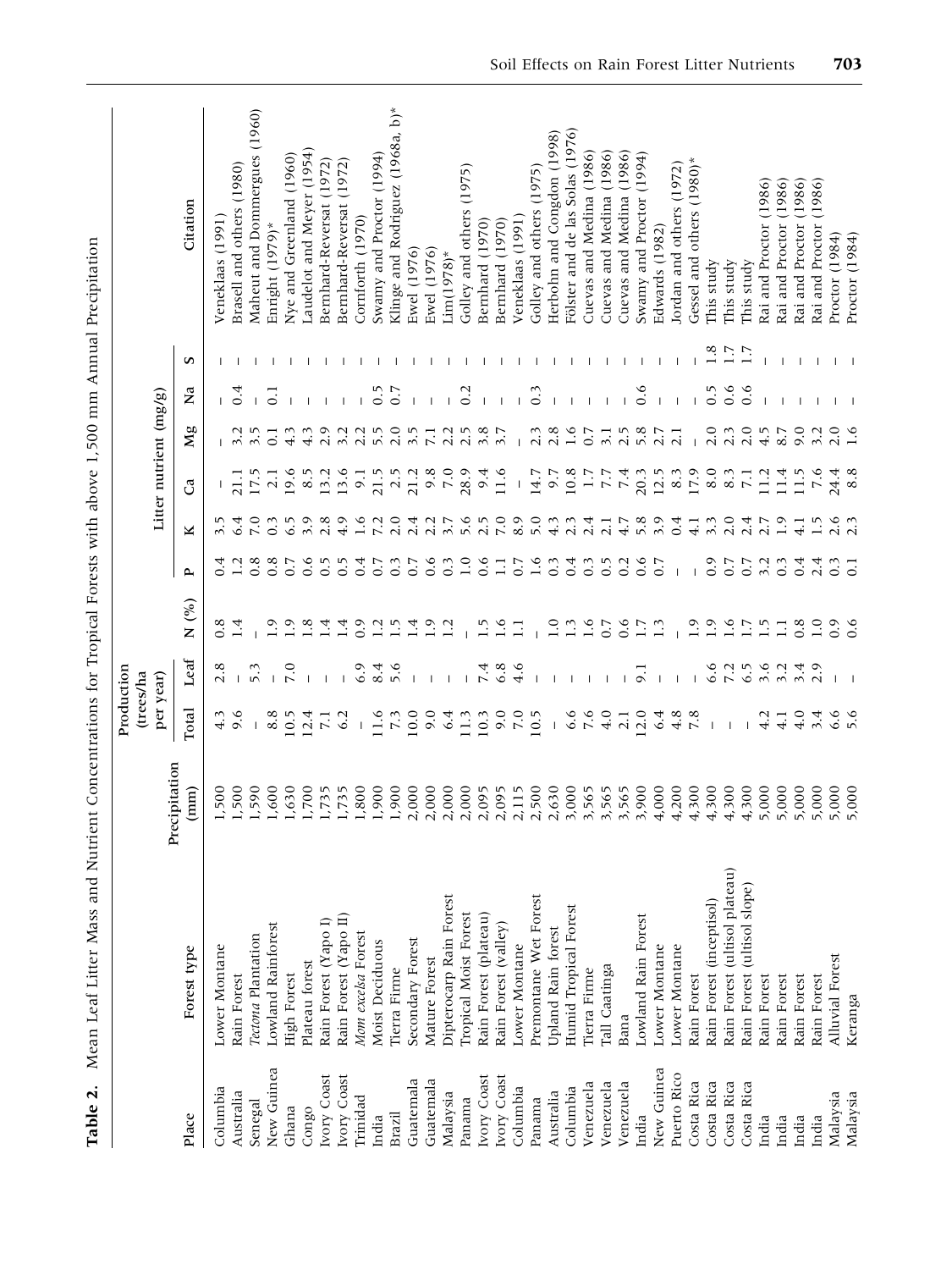್ಗ

|          |                         |                       | (trees/ha per<br>Production<br>year) |                |                  |                      |                                      |                                                    | Litter nutrient (mg/g)  |                |                          |                                                      |
|----------|-------------------------|-----------------------|--------------------------------------|----------------|------------------|----------------------|--------------------------------------|----------------------------------------------------|-------------------------|----------------|--------------------------|------------------------------------------------------|
| Place    | Forest type             | Precipitation<br>(mm) | Total                                | Leaf           | $N($ %) P        |                      |                                      | $K$ Ca Mg                                          |                         | $\overline{a}$ | $\mathbf{v}$             | Citation                                             |
| Malaysia | Dipterocarp Rain Forest | 5,000                 |                                      |                | $\overline{1.0}$ |                      |                                      |                                                    |                         |                |                          | Proctor (1984)                                       |
| Malaysia | Calcareous              | 5,000                 |                                      | $\overline{1}$ | 1.5              |                      |                                      |                                                    |                         |                | I                        | Proctor (1984)                                       |
| ndia     | Lowland Rain Forest     | 6,400                 | 5.4<br>7.3.3<br>7.7<br>7.7           | $0.6$<br>10.6  |                  | $-14657$<br>$-0.500$ | $4.5$<br>$4.6$ 6 5 7 8<br>$-6$ 6 7 8 | $1.5$<br>$3.8$<br>$1.3$<br>$1.5$<br>$1.5$<br>$1.5$ | 11 30 80<br>11 30 80 90 |                | $\overline{\phantom{a}}$ | Swamy and Proctor (1994)<br>Swamy and Proctor (1994) |
| India    | Lower Montane           | 6,400                 |                                      |                | 1.3              |                      |                                      |                                                    |                         | 0.800000       |                          |                                                      |
|          | Mean                    | I                     |                                      |                |                  |                      |                                      |                                                    |                         |                | 1.7                      |                                                      |

In contrast, the elements S, Ca, and Mg did not differ significantly among soil types. Leaf litter [Mg] and particularly [Ca] values were below the average for tropical rain forests (2.0–2.3 mg/g vs. 3.3 mg/g (Mg); 7.1–8.3 mg/g vs. 12.5 mg/g (Ca); Table 2). There were no S values reported for wet tropical forest to compare with these values.

Leaf litter [P] and [Ca] were positively related to total P and Ca stocks, respectively, in the top 1 m of the soil (Figure 3A:  $R^2 = 0.628$ ,  $P < 0.0001$ ; Figure 3B:  $R^2 = 0.385$ ;  $P = 0.031$ ). The relationship for Ca was driven by a single high value; it was not significant when the soil with a Ca stock above 700 Mg/ha was removed (Figure 3B). None of the other cations showed a significant relationship between leaf litter nutrient concentrations and their soil stocks. Although leaf litter N was not related to soil N stocks, leaf litter N was negatively related to soil C:N (Figure 4B:  $R^2 = 0.39$ ;  $P = 0.006$ ). Leaf litter P also declined as soil C:P increased (Figure 4A:  $R^2 = 0.51$ ;  $P = 0.0009$ ).

Total estimated annual nutrient inputs of P and K via leaf litterfall varied among the three edaphic conditions in parallel with their leaf litter concentrations (Table 3; Figure 2). Inputs of both P and K were significantly higher in the inceptisols than in the ultisols [RANOVA edaphic type effect,  $df = 2$ ,  $F = 4.05$ ,  $P = 0.0393$  (P);  $df = 2$ ,  $F = 5.84$ ,  $P = 0.0237$  (K)]. Mean annual nutrient inputs of N, Mg, and S did not differ significantly among the three soil types; however, their inputs differed in a pattern similar to that of their nutrient concentrations (RANOVA edaphic type effect, n.s.; Figure 2; Table 3).

Although the magnitude of leaf litter nutrient concentrations differed significantly among the three edaphic conditions, the temporal patterns of leaf litter P, N, K, Mg, Ca, and S cycling were not significantly related to either soil fertility or topography (time  $\times$  edaphic type effect,  $P > 0.05$ , n.s.; RANOVA). In contrast, the temporal patterns of all elements differed significantly from one another with the exception of the three cations  $(K, Mg, and Ca)$  (RANOVA time  $\times$  element category effect,  $F = 1.70$ ,  $P < 0.0001$ ; Figure 5). The temporal patterns were most distinct in late 1999 and early 2000. Cation concentrations increased while N and P concentrations decreased during this period (Figure 5).

Micronutrients (B, Na, Mn, Mo, Al, Ni, Co, Cu, Fe)

Of the micronutrients examined, the leaf litter concentrations of only B and Cu differed signifi-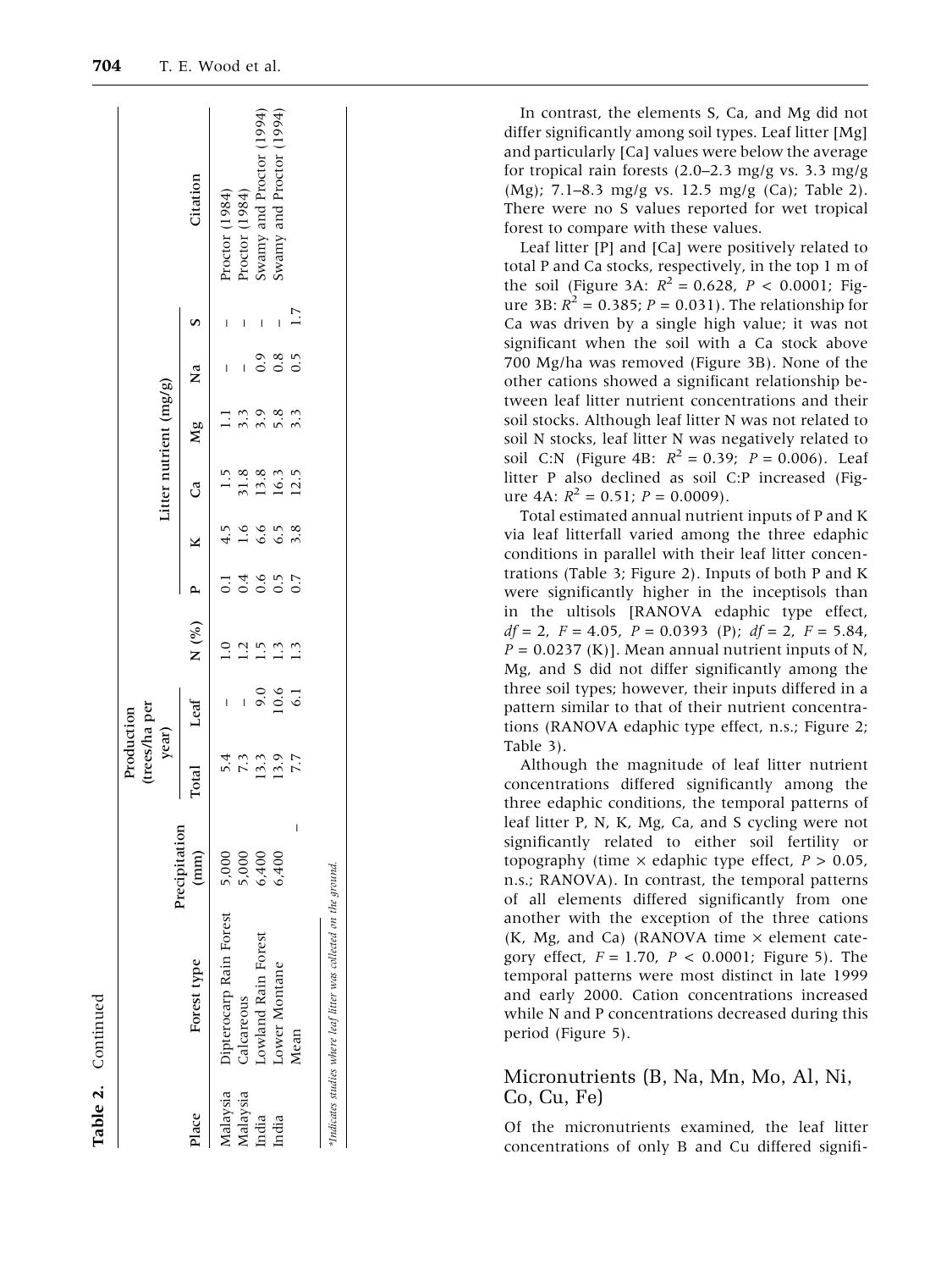

Figure 2. Average leaf litter macronutrient concentrations by edaphic type  $\pm$  confidence interval. The different letters represent significant differences among edaphic types. Confidence intervals are presented in conformity with use of RANOVA.

Figure 3. Regressions of leaf litter [P] and [Ca] concentrations (mg/g dry mass) versus total soil nutrient stocks to 1 m depth in four plots per edaphic type.

cantly among edaphic types (RANOVA edaphic type effect;  $F = 5.19$ ,  $P = 0.0317$  (B),  $F = 5.89$ ,  $P = 0.0232$  (Cu)). Both B and Cu concentrations were significantly higher in ultisol plateaus than in both inceptisols and ultisol slopes (Table 4, Tukey– Duncan). The elements Cu, B, Zn, Ni, and Na varied significantly with time (RANOVA time effect;  $F = 7.61, P < 0.0001$  (Cu);  $F = 5.19, P = 0.0317$  (B),  $F = 2.24$ ,  $P = 0.0218$  (Zn),  $F = 6.13$ ,  $P < 0.0001$ (Ni);  $F = 37.17$ ,  $P \le 0.0001$  (Na)).

The concentration of elements Al, B, Mo, Fe, and Pb were lower than values found in other tropical forests (Table 2). Co, Ni, and Mn showed higher concentrations, and the remaining micronutrients (Na, Cu) had values similar to those in other tropical forests (Table 4). Leaf litter [Mn] was strongly related to total soil Mn stocks (Mg/ha) to 1 m (Figure 6;  $R^2 = 0.831$ ,  $P < 0.0001$ ). Neither Fe nor Al in litter was significantly related to soil stocks. There were no soils data for the remaining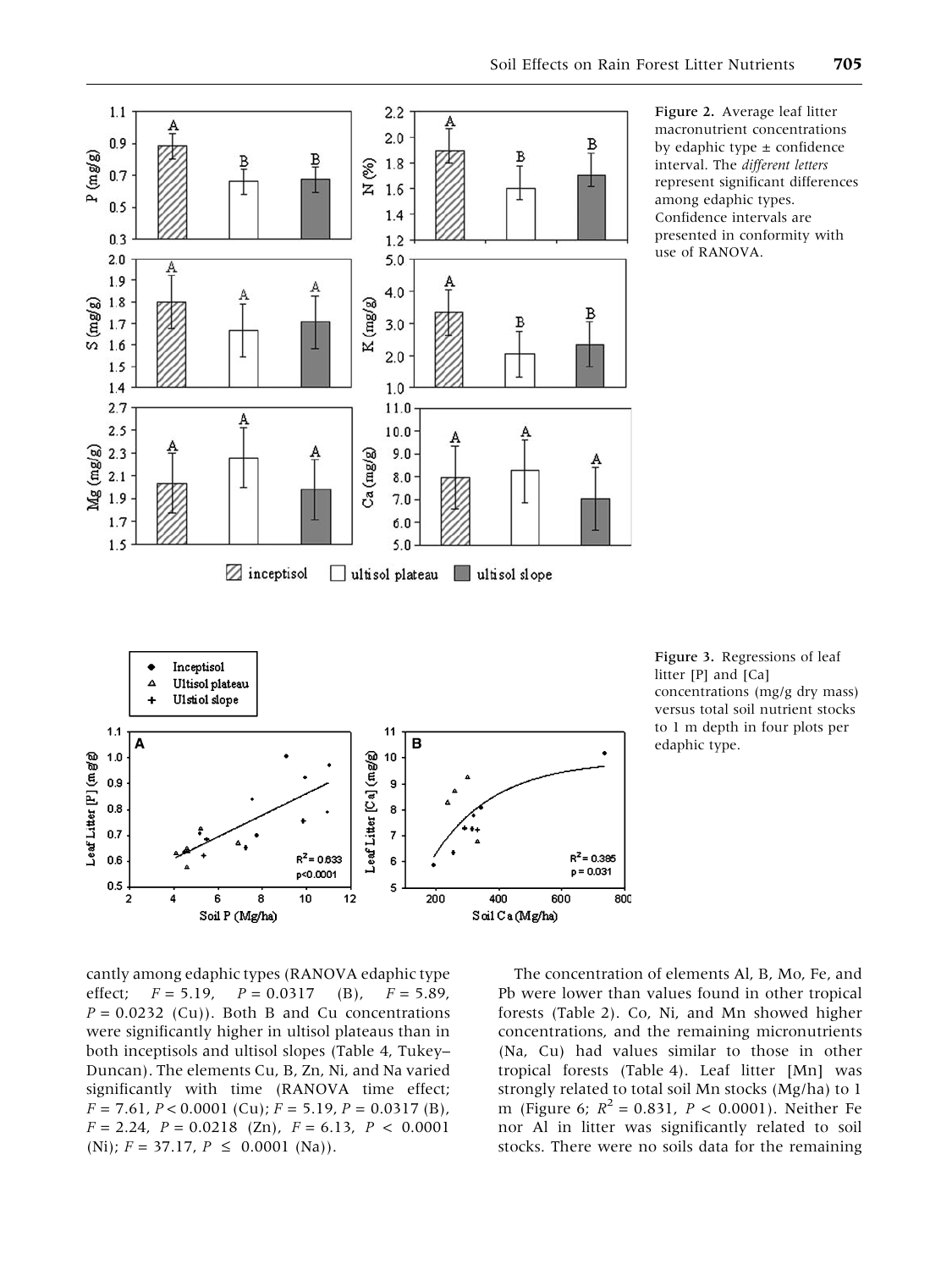

Figure 4. Regressions of leaf litter [N] and [P] concentrations (mg/g dry mass) versus total soil carbon:nutrient stocks to 1 m depth.

Table 3. Mean Estimated Nutrient Inputs (kg/ha per year) in Leaf Litterfall by Edaphic Type at La Selva, Costa Rica

|         | Mean annual nutrient input (kg/ha/y) |                                          |     |  |  |  |  |
|---------|--------------------------------------|------------------------------------------|-----|--|--|--|--|
| Element |                                      | Inceptisol Ultisol Plateau Ultisol Slope |     |  |  |  |  |
| N       | А                                    | А                                        | A   |  |  |  |  |
|         | 133                                  | 126                                      | 114 |  |  |  |  |
| P       | А                                    | В                                        | В   |  |  |  |  |
|         | 6                                    | 5                                        | 4   |  |  |  |  |
| K       | A                                    | B                                        | B   |  |  |  |  |
|         | 23                                   | 15                                       | 15  |  |  |  |  |
| Ca      | А                                    | А                                        | A   |  |  |  |  |
|         | 56                                   | 65                                       | 46  |  |  |  |  |
| Mg      | А                                    | А                                        | А   |  |  |  |  |
|         | 14                                   | 18                                       | 13  |  |  |  |  |
| S       | A                                    | А                                        | A   |  |  |  |  |
|         | 13                                   | 13                                       | 11  |  |  |  |  |
| Na      | A                                    | А                                        | A   |  |  |  |  |
|         | 4                                    | 4                                        | 4   |  |  |  |  |

micronutrients. Neither topography nor soil type influenced the temporal pattern of leaf litter concentrations for any of the micronutrients (RANO-VA time  $\times$  edaphic type effect,  $P < 0.05$ , n.s.).

Regardless of soil type, leaf litter concentrations of the macronutrients varied less over the 4-year period of study than those of the micronutrients. The coefficient of variation (CV) ranged from 12–38% for the macronutrients, whereas nutrients such as Fe and Al varied as much as 354 and 250%, respectively (Table 5). Interestingly, the variation in Cu was similar in scale to that of the macronutrients (12–23%). The CV of element concentrations in leaf litter did not differ significantly among the three edaphic types.



Figure 5. Seasonal patterns of leaf litter macronutrient concentrations over the 4-year study period. The dry season is generally late January through April. Data were normalized (mean = 0, SD  $\pm$  1) to illustrate differences among elements.

#### **DISCUSSION**

Three of the major leaf litter macronutrients (P, N, K) varied significantly among the three dominant edaphic types in the upland old growth forest at La Selva. As expected, leaf litter [P], [N], and [K] were highest in the more fertile inceptisols. For P, variation in leaf litter nutrient concentrations was positively related to total soil nutrient stocks to 1 m depth suggesting that plants exploit a deeper nutrient pool for P (Figure 3A). The negative relationship between leaf litter N, P and their respective soil nutrient:carbon ratios suggests that as the carbon-nutrient ratio increases, the availability of these nutrients decreases, leading to lower nutrient concentrations in the litter. That leaf litter K was not related to soil K stocks to 1 m suggests that the vegetation may be exploiting a shallower available nutrient pool for this nutrient or that K is not as limiting as N and P. Neither soil fertility nor topography significantly influenced leaf litter [S], [Mg], and [Ca], most likely, because soil levels do not vary significantly among the three edaphic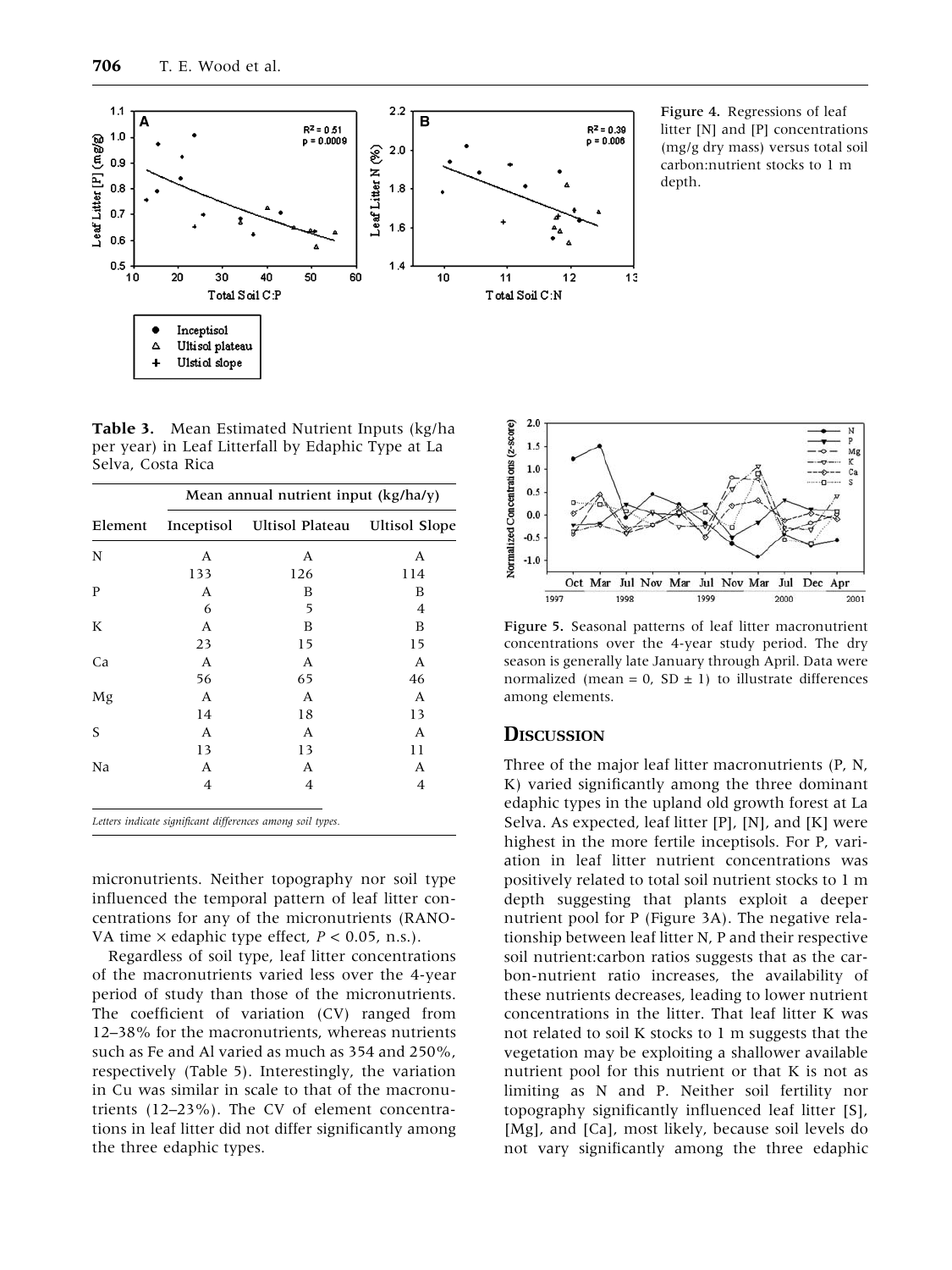|         |            | La Selva, Costa Rica |               |            | Eastern Panama |          |                       |
|---------|------------|----------------------|---------------|------------|----------------|----------|-----------------------|
| Element | Inceptisol | Ultisol plateau      | Ultisol slope | Premontane | Riverine       | Mangrove | <b>Tropical Moist</b> |
| Al      | 479        | 828                  | 778           | 2,000      |                |          | 1,740                 |
| B       | 15         | 19                   | 15            | 25         |                |          | 26                    |
| Co      | 860        | 505                  | 2,077         | 39         | 91             | 0.07     | 54                    |
| Cu      | 11         | 11                   | 10            | 13         | 5              | 4        | 13                    |
| Fe      | 243        | 229                  | 288           | 1,079      | 1,069          |          | 755                   |
| Mn      | 665        | 530                  | 655           | 369        | 127            | 0.08     | 269                   |
| Mo      | 0.20       | 0.33                 | 0.33          | 11         |                |          | 8                     |
| Ni      | 869        | 970                  | 920           |            |                |          | 26                    |
| Pb      | 0.06       | 0.01                 | 0.02          | 36         | 68             | 0.05     | 43                    |
| Zn      | 26         | 21                   | 29            | 39         | 12             | 0.01     | 39                    |

Table 4. Mean Leaf Litter Micronutrient Concentrations by Edaphic Type for La Selva, Costa Rica (this study) and for Eastern Panama (Golley and others 1975)



Figure 6. Regressions of leaf litter [Mn] versus total soil Mn stocks to 1 m depth in each of the 12 sampled plots.

types (D.B. Clark, unpublished data). Alternatively, uptake may be limited by more than one environmental factor (that is, a combination of nutrients) or by a factor that does not vary systematically with soil fertility. Further research is necessary to test these hypotheses.

As expected, mean annual nutrient inputs varied among the three soil types in the same manner as leaf litter nutrient concentrations (Table 3; Figure 2). Leaf litter P and K inputs were significantly higher on inceptisols than on ultisols. Although leaf litter N inputs were not significantly higher, these values also tended to be greater on inceptisols than on the ultisols (Table 3). Hence, mean annual leaf litter inputs of N, P, and K are likely driven by soil nutrient status rather than topography. In contrast, mean annual Ca, Mg, and S inputs, although not significant, were on average lower on the sloped plots than on the plateaus. This trend towards lower Ca, Mg, and S inputs on sloped sites may be due to the lower cation exchange capacity at these sites (Table 1).

In summary, neither the higher soil nutrient status nor the higher leaf litter concentrations/inputs of N, P, and K led to greater leaf litter production on inceptisols than ultisols (Table 1; D.A. Clark, unpublished data). Therefore, forests located on ultisols have higher overall nutrient use efficiency than those on inceptisols (that is, more organic matter produced per unit nutrient; compare Vitousek 1982). Although Ca, Mg, and S inputs tended to be lower on sloped sites than on plateaus, topographic position did not significantly influence leaf litter nutrient cycling at La Selva.

Overall, there is a large degree of variation in leaf litter nutrient concentrations among tropical rain forests (CV: 30% N, 78% P, 69% K, 76% Ca, 75% Mg; Table 2). For La Selva, leaf litter [N] and [P] are above average in comparison to other tropical rainforests, whereas cation concentrations are below average (Table 2). However, these concentrations fall well within the range of values reported for other tropical rain forests (Table 2); thus, findings from this study are likely relevant for a broad range of tropical forests. The large variation in leaf litter nutrient concentrations among tropical rain forests is not explained by mean annual rainfall, latitude or region (regressions not shown). Results from this study suggest that a large degree of variation in leaf litter nutrient concentrations both within and among tropical rain forests is related to soil nutrient status.

In addition to influencing the magnitude of nutrient concentrations in the leaf litter, we also proposed that soil type would influence the temporal pattern of leaf litter nutrient cycling. We expected ultisols to show less temporal variability in leaf litter nutrient concentrations than inceptisols (that is, tighter nutrient cycling), based on the assumption that vegetation on ultisols operates under greater nutrient stress. Leaf litter [P] and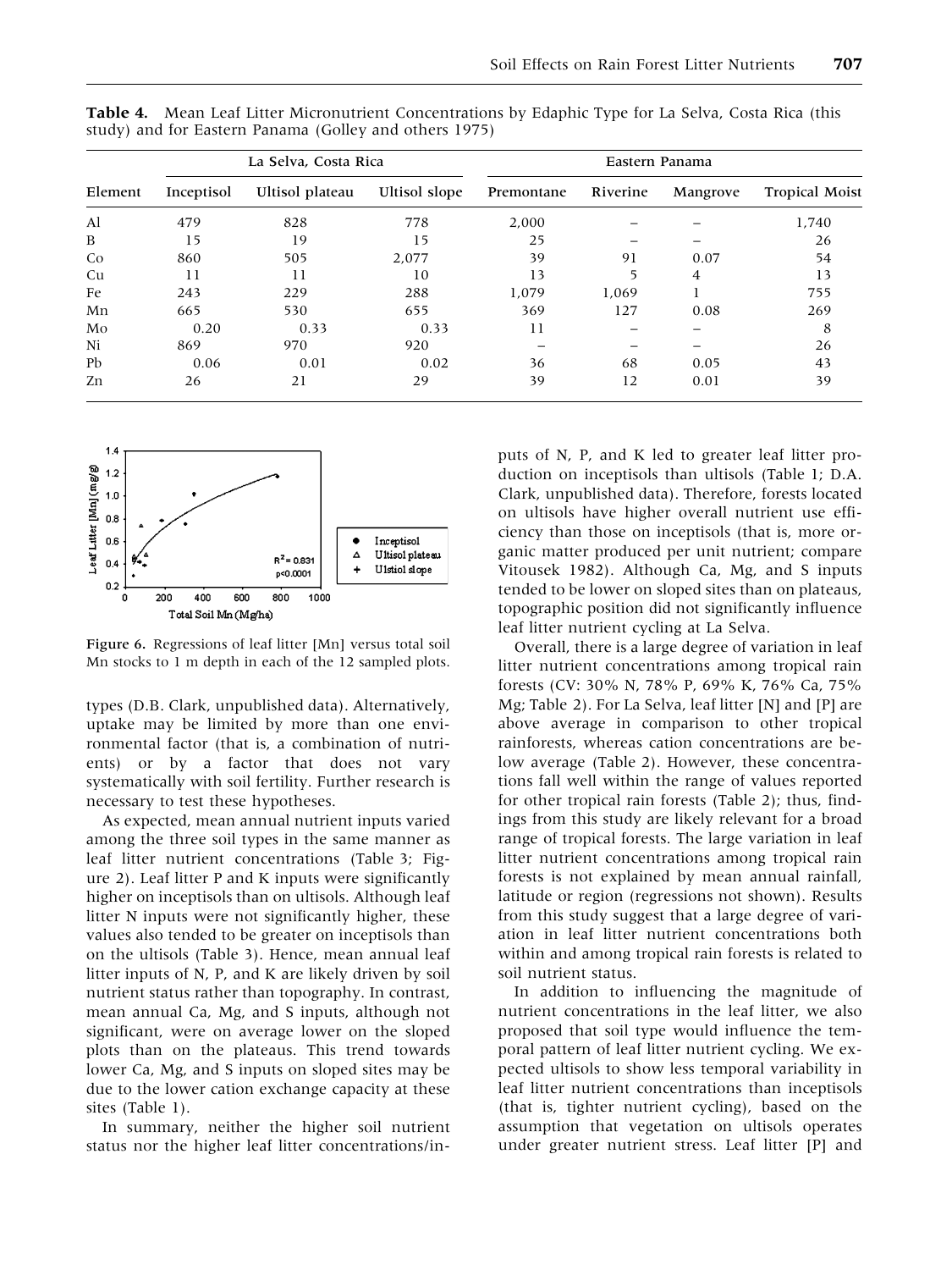|         |                     | Coefficient of variation [range] |                      |
|---------|---------------------|----------------------------------|----------------------|
| Element | Inceptisol          | Ultisol Plateau                  | <b>Ultisol Slope</b> |
| S       | $11(1.37-2.23)$     | $15(1.17-2.51)$                  | $12(1.37-2.27)$      |
| P       | $18(0.56 - 1.42)$   | $15(0.45-0.96)$                  | $14(0.46 - 0.97)$    |
| Cu      | $23(0.01 - 0.025)$  | $12(0.008 - 0.014)$              | $13(0.007-0.013)$    |
| Mg      | $18(1.40-2.85)$     | $23(1.22 - 4.91)$                | $16(1.4-2.62)$       |
| Ca      | $23(5.03 - 12.25)$  | $20(3.58 - 14.90)$               | 14 (4.74–9.76)       |
| N       | $24(1.26-3.45)$     | $23(0.98-2.57)$                  | $27(0.87-3.65)$      |
| K       | $37(1.45 - 7.55)$   | 38 (4.60-7.77)                   | $29(1.55-4.09)$      |
| B       | $46(0.008 - 0.051)$ | $47(0.01 - 0.07)$                | $30(0.01-0.03)$      |
| Zn      | $39(0.015 - 0.059)$ | $48(0.01 - 0.075)$               | $46(0.015-0.065)$    |
| Mn      | $57(0.21 - 1.73)$   | 33 $(0.27-1.16)$                 | $47(0.26 - 1.22)$    |
| Cr      | 56 (0.0003-0.005)   | 72 (0.0002-0.008)                | $46(0.0004 - 0.005)$ |
| Na      | $65(0.23 - 2.20)$   | $68(0.05-1.91)$                  | $61(0.25-1.52)$      |
| Al      | 251 (0.12–17.59)    | $107(0.18 - 6.82)$               | $68(0.14 - 2.19)$    |
| V       | $209(0-0.049)$      | $211(0.00-0.035)$                | 98 (0.0004-0.009)    |
| Fe      | $287(0.06-13.61)$   | 354 (0.08–15.64)                 | $107(0.08-1.32)$     |

Table 5. Coefficient of Variation and the Range of Leaf Litter Nutrient Concentrations of both Macro and Micronutrients at La Selva, Costa Rica

[Ca] did vary more in the inceptisols than in the ultisols overall; however, this trend did not hold for the other macronutrients (Table 2). Despite links between soil type and leaf litter nutrient cycling, the temporal pattern of leaf litter nutrient concentrations did not differ significantly among the three edaphic types for any of the nutrients analyzed. Although local factors such as topography (hydrological regime, erosion, weathering, gap formation) and soil fertility may be influencing the magnitude of nutrient fluxes, the temporal pattern is likely regulated by a common environmental factor such as precipitation or temperature. The significant difference in temporal patterns among the different elements suggests that there are seasonal demands for some elements over others. This is especially true for N and P versus the cations (Figure 5). Cations in senescing leaves are more susceptible to leeching during periods of high precipitation than N or P, whereas P in senescing leaves may increase during wet season months due to an associated increase in soil nutrient availability and uptake (Wood and others 2005).

The micronutrients Cu, B, Zn, Ni, and Na, which are somewhat mobile in leaf tissue (Salisbury and Ross 1992), varied significantly with time. Variation in the concentration of these nutrients in the leaf litter may be caused by temporal patterns of either nutrient leeching or nutrient resorption. The similarity between the CV of Cu and that of the more limiting macronutrients is the evidence of more plant control over this nutrient. As we observed for the cations (Wood and others 2005), rainfall may be leeching other micronutrients from the leaf surface; however, B is the only one for which we found a negative relationship with precipitation (Regression;  $R^2 = 0.554$ ,  $P = 0.0397$ ; T.E. Wood and D. Lawrence, unpublished data). Hence, it is more likely that variation in the micronutrients is the result of inconsistencies in availability or due to plant control (that is, nutrient resorption or nutrient uptake).

#### **CONCLUSIONS**

Leaf litter nutrient concentrations varied significantly among soil types for N, P, and K. For these nutrients, the difference was explained by soil fertility rather than topography. In contrast, [S], [Ca], and [Mg] were not influenced by soil type. Over the 4-year sample period, leaf litter P, S, K, Ca, Mg, B, and Cu concentrations varied significantly with time. The pattern, however, did not differ among the three soil types as anticipated. This similarity in pattern suggests that forest patches on different soil types within the landscape are responding to common environmental cues. The major nutrients N, P, K, Mg, S, and Ca were much less variable than non-limiting nutrients such as Fe and Al, suggesting that there is a large degree of plant control over the amount of soluble nutrients that are resorbed before leaf senescence.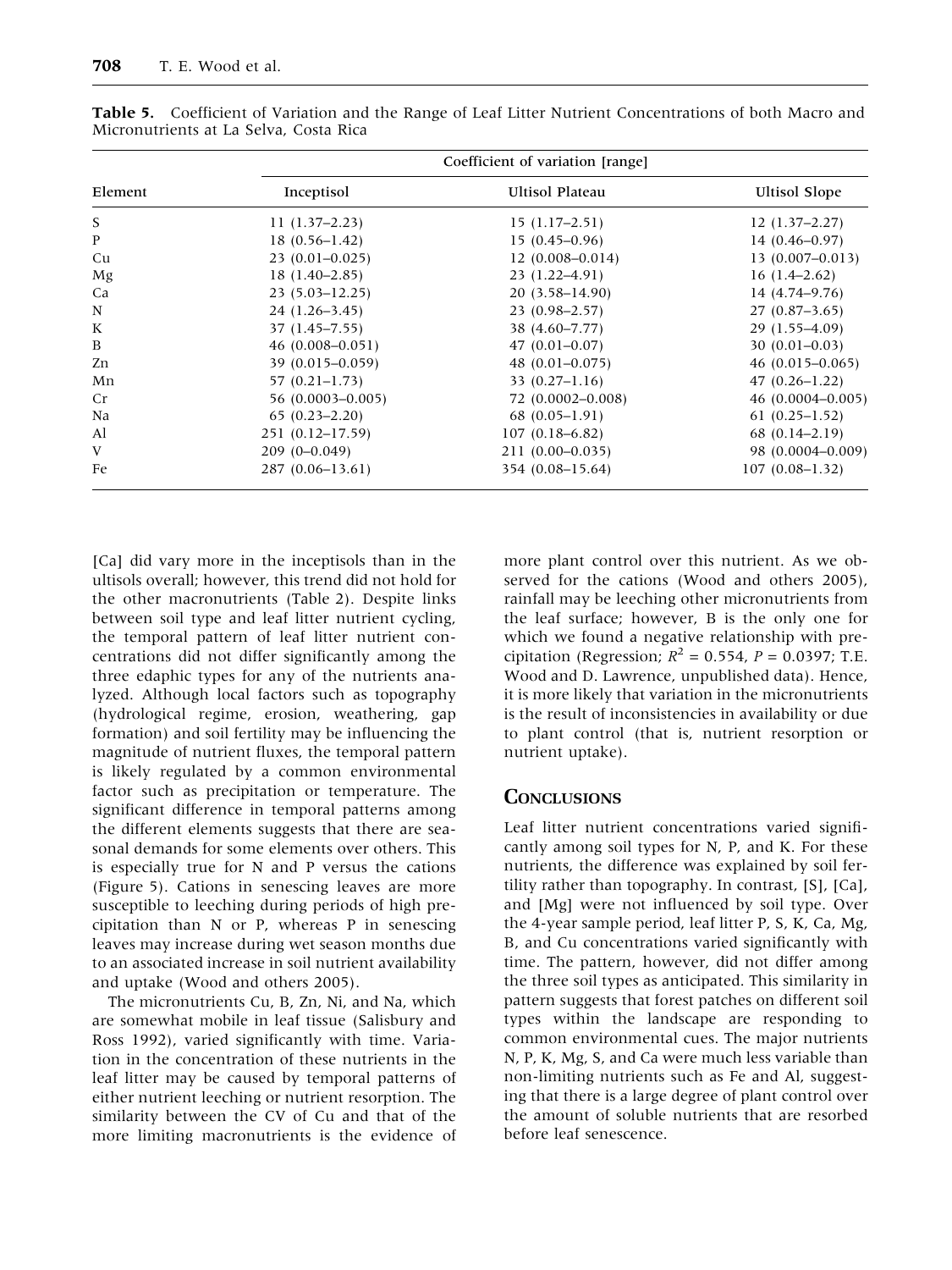#### ACKNOWLEDGEMENTS

The University of Virginia and the Andrew W. Mellon Foundation provided support for this research. This study was partially based upon work supported by the National Science Foundation under Grant DEB 9629245, by the U.S. Department of Energy (Grant DE-FG02-96ER62289).

#### REFERENCES

- Aerts R, Chapin FS. 2000. The mineral nutrition of wild plants revisited: a re-evaluation of processes and patterns. Adv Ecol  $Res 30.1 - 67$
- Becker P, Rabenold PE, Idol JR, Smith AP. 1988. Water potential gradients for gaps and slopes in a Panamanian tropical moist forests dry season. J Trop Ecol 4:173–84.
- Bernhard F. 1970. Etude de la litiere et de sa contribution au cycle des elements mineraux en foret ombrophile de Coted'lvoire. Oecol Plant 5:247–66.
- Bernhard-Reversat F. 1972. Decomposition de la litiere de feuilles en foret ombrophile de basse Cote-d'Ivoire. Oecol Plant 7:279–300.
- Brassel HM, Unwin GL, Stocker GC. 1980. The quantity, temporal distribution and mineral-element content of litterfall in two forest types at two sites in tropical Australia. J Ecol 68:123–39.
- Clark DB, Clark DA. 2000. Landscape-scale variation in forest structure and biomass in a tropical rain forest. Forest Ecol Manage 137:185–98.
- Clark DB, Clark DA, Read JM. 1998. Edaphic variation and the mesoscale distribution of tree species in a neotropical rain forest. J Ecol 86:101–12.
- Clark DB, Palmer MW, Clark DA. 1999. Edaphic factors and the landscape-scale distributions of tropical rain forest trees. Ecology 8:2662–75.
- Cornforth IS. 1970. Leaf fall in a tropical rain forest. J App Ecol 7:603–8.
- Crews TE, Kitayama K, Fownes JH, Riley RH, Hervert DS, Mueller-Dombois D, Vitousek PM. 1995. Changes in soil phosphorus fractions and ecosystem dynamics across a long chronosequence in Hawaii. Ecology 76:1407–24.
- Cuevas E, Medina E. 1986. Nutrient dynamics within amazonian forest ecosystems I. Nutrient flux in fine litter fall and efficiency of nutrient utilization. Oecologia 68:466–72.
- Edwards PJ. 1982. Studies of mineral cycling in a montane rain forest in New Guinea: V. Rates of cycling in throughfall and litter fall. J Ecol 70:807–27.
- Enright NJ. 1979. Litter production and nutrient partitioning in rain forest near Bulolo, Papua New Guinea. Malays Forest 42:202–7.
- Ewel JJ. 1976. Litter fall and leaf decomposition in a tropical forest succession in Eastern Guatemala. J Ecol 64:293–307.
- Fölster H, de las Salas G. 1976. Litter fall and mineralization in three tropical evergreen forest stands, Colombia. Acta Cientifica Venezolana 27:196–202.
- Gessel SP, Cole DW, Johnson D, Turner J. 1980. The nutrient cycles of two Costarican forests. Prog Ecol 3:23–44.
- Golley FB, McGinnis JT, Clements RG, Child GI, Duever MJ. 1975. Mineral cycling in a tropical moist forest ecosystem. Athens: University of Georgia Press.
- Hartshorn GS, Hammel BE. 1994. Vegetation types and floristic patterns. In: McDade LA, Bawa KS, Hespenheide HA, Hartshorn GS, Eds. La Selva: ecology and natural history of a neotropical rainforest. Chicago: University of Chicago Press. pp 73–89.
- Herbohn JL, Congdon RA. 1998. Ecosystem dynamics at disturbed and undisturbed sites in North Queensland wet tropical rain forest. III. Nutrient returns to the forest floor through litterfall. J Trop Ecol 14:217–29.
- Holdridge LR. 1947. Determination of world plant formations from simple climatic data. Science 105(2727):367–68.
- Jordan CF, Kline JR, Sasscer DS. 1972. Relative stability of mineral cycles in forest ecosystems. Am Nat 106:237–53.
- Klinge H, Rodrigues WA. 1968a. Litter production in an area of Amazonian terra firme forest. Part I. Litter-fall, organic carbon and total nitrogen contents of litter. Amazoniana 1:287–302.
- Klinge H, Rodrigues WA. 1968b. Litter production in an area of Amazonian terra firme forest. Part II. Mineral content of the litter. Amazoniana 1:303–10.
- Killingbeck KT. 1996. Nutrients in senesced leaves: keys to the search for potential resorption and resorption proficiency. Ecology 77(6):1716–27.
- Laurance WF, Fearnside PM, Laurance SG, Delamonica P, Lovejoy TE, Rankin-de Merona JM, Chambers JQ, Gascon C. 1999. Relationship between soils and Amazon forest biomass: a landscape-scale study. Forest Ecol Manage 118:127–38.
- Laudelout H, Meyer J. 1954. Les cycles d'éléments mineraux et de matière organique en forêt equatoriale congolaise. In: Transactions of the 5th international congress of soil science, vol 2, pp 2:267–72.
- Lim MT. 1978. Litterfall and mineral nutrient content of litter in Pasoh Forest Reserve. Malay Nat J 30:375–80.
- Maheut J, Dommergues YR. 1960. Les teckeraies de Casamance: capacité de production des peuplements caracteristiques biologiques et maintien du potential produtif des sols. Bois et Forets des Tropiques 70:25–42.
- Murphy PG, Lugo AE. 1986. Ecology of tropical dry forest. Ann Rev Ecol System 17:67–88.
- Nye PH, Greenland DJ. 1960. The soil under shifting cultivation. Harpenden: Commonwealth Bureau of Soils.
- Palma RM, Defrieri RL, Tortarolo MF, Prause J, Gallardo JF. 2000. Seasonal changes of bioelements in the litter and their potential return to green leaves in four species of the Argentine Subtropical Forest. Ann Bot 85:181–6.
- Proctor J. 1984. Tropical forest litterfall II: the data set. In: Sutton SL, Whitmore TC, Chadwick AC, Eds. Tropical rain forest: ecology and management. Oxford: Blackwell. pp 267–73.
- Rai SN, Proctor J. 1986. Ecological studies on four rainforests in Karnataka, India: II. Litterfall. J Ecol 74(2):455–63.
- Salisbury FB, Ross CW, Eds. 1992. Plant physiology. Belmont: Wadsworth.
- Scott DA, Proctor J, Thompson J. 1993. Ecological studies on a lowland evergreen rain forest on Maraca Island, Roraima, Brazil. II. Litter and nutrient cycling. J Ecol 80(4):705–17.
- Silver WL, Scatena FN, Johnson AH, Siccama TG, Sanchez MJ. 1994. Nutrient availability in a montane wet tropical forest—spatial patterns and methodological considerations. Plant Soil 164(1):129–45.
- Sollins P, Sancho FM, Mata RC, Sanford RL. 1994. Soils and soil process research. In: McDade LA, Bawa KS, Hespenheide HA, Hartshorn GS, Eds. La Selva: ecology and natural history of a